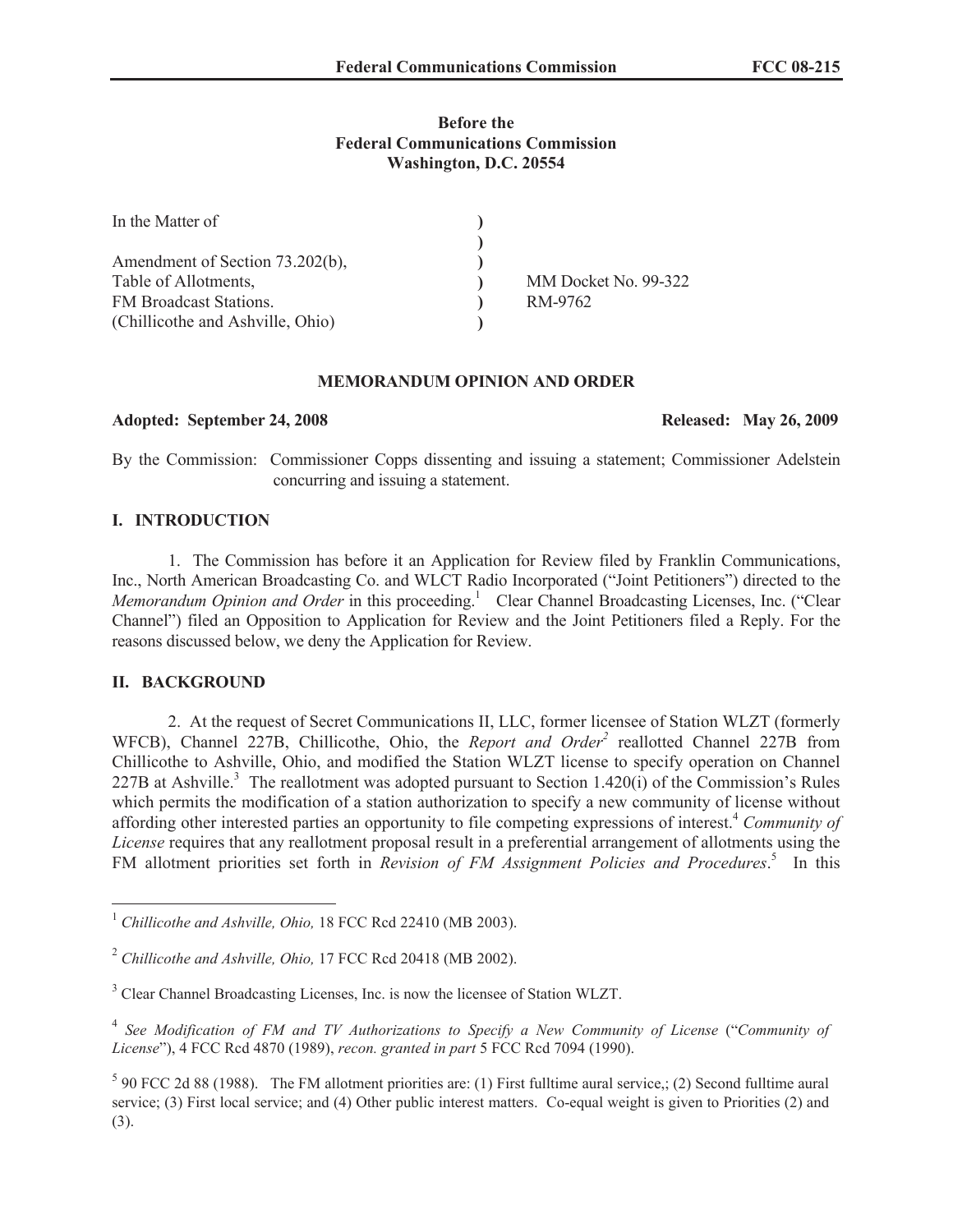proceeding, the reallotment provided Ashville (population 3,174) with its first local service while Chillicothe (population 21,796) will continue to receive local service from six stations. Because Secret Communications did not propose a change in transmitter site, there was no loss of service to any listeners. The *Report and Order* did not require Secret Communications to submit a showing pursuant to *Faye and Richard Tuck* to demonstrate that Ashville is independent of the Columbus Urbanized Area and entitled to consideration as a first local service.<sup>1</sup> This is because Ashville is not located within the Columbus Urbanized Area and Station WLZT provides only 2.7% of the Urbanized Area with a 70 dBu signal.<sup>2</sup> Similarly, it did not impose a permanent condition prohibiting Station WLZT from relocating its transmitter site.<sup>3</sup>

3. The staff *Memorandum Opinion and Order* denied a Petition for Reconsideration filed by the Joint Petitioners. In doing so, the staff first determined that on the basis of a subsequent showing by Clear Channel pursuant to *Faye and Richard Tuck,* the reallotment of Channel 227B to Ashville was entitled to consideration as a first local service regardless of the location of the Station WLZT transmitter site or coverage of the Columbus Urbanized Area. The staff also addressed the modification of the Station WLZT license to specify Ashville as the community of license in conjunction with the recently adopted multiple ownership rules.<sup>4</sup> Prior to this proceeding, Clear Channel owned or controlled seven radio stations in the Columbus radio market. However, in the *Ownership Report and Order,* we revised the definition and means of determining a radio market. Based on the revised local ownership methodology, Pickaway County, where Ashville is located, is now included in the Columbus radio market. Based upon the BIA Media Access Pro database, the Columbus radio market includes 43 radio stations. Revised Section 73.3555(a)(1)(ii) of the Commission's rules permits a single entity to own or control up to seven radio stations in a radio market of  $30-44$  stations.<sup>5</sup> Station WLZT would be the eighth radio station for Clear Channel in the Columbus radio market. The staff, however, declined to set aside the modification of the Station WLZT license as requested by the Joint Petitioners for three reasons. First, any issue with respect to compliance with Section 73.3555 of the rules will, consistent with existing policy, be considered in conjunction with the construction permit application filed to implement the reallotment. Second, the *Ownership Report and Order* did not instruct the staff to revise this policy with respect to allotment proceedings. Third, on the date the *Memorandum Opinion and Order* was released, the United States Court of Appeals for the Third Circuit had stayed the effectiveness of the new media ownership rules set forth in the *Ownership Report and Order.<sup>6</sup>*

4 *In the Matter of 2002 Biennial Regulatory Review – Review of the Commission's Broadcast Ownership Rules and Other Rules Adopted Pursuant to Section 202 of the Telecommunications Act of 1996* ("*Ownership Report and Order"*) *,* 18 FCC Rcd 13620 (2003).

 $5$  47 C.F.R. § 73.3555(a)(1)(ii).

6 *Prometheus Radio Project, et. al. v. FCC,* No. 03-3388 (3rd Cir. Sept. 3, 2003)(per curiam); *Prometheus Radio Project, et. al. v. FCC,* 373 F. 3d 372 (3d Cir. 2004), *affirming in part and remanding in part, 2002 Biennial*  (continued….)

<sup>&</sup>lt;sup>1</sup> Faye and Richard Tuck, 3 FCC Rcd 5374 (1988).

<sup>2</sup> *Cf. Headland, Alabama, and Chattahochee, Florida,* 10 FCC Rcd 10352 (1995) (required a *Tuck* showing when a 70 dBu signal was provided to more than 50 percent of the Urbanized Area).

 $3$  On May 19, 2004, the staff granted an application to relocate the Station WLZT transmitter site to a location that would enable Station WLZT to provide a 70 dBu signal to nearly all of the Columbus Urbanized Area (File No. BPH-20031112AIA). The grant of that application was conditioned on the outcome of this proceeding.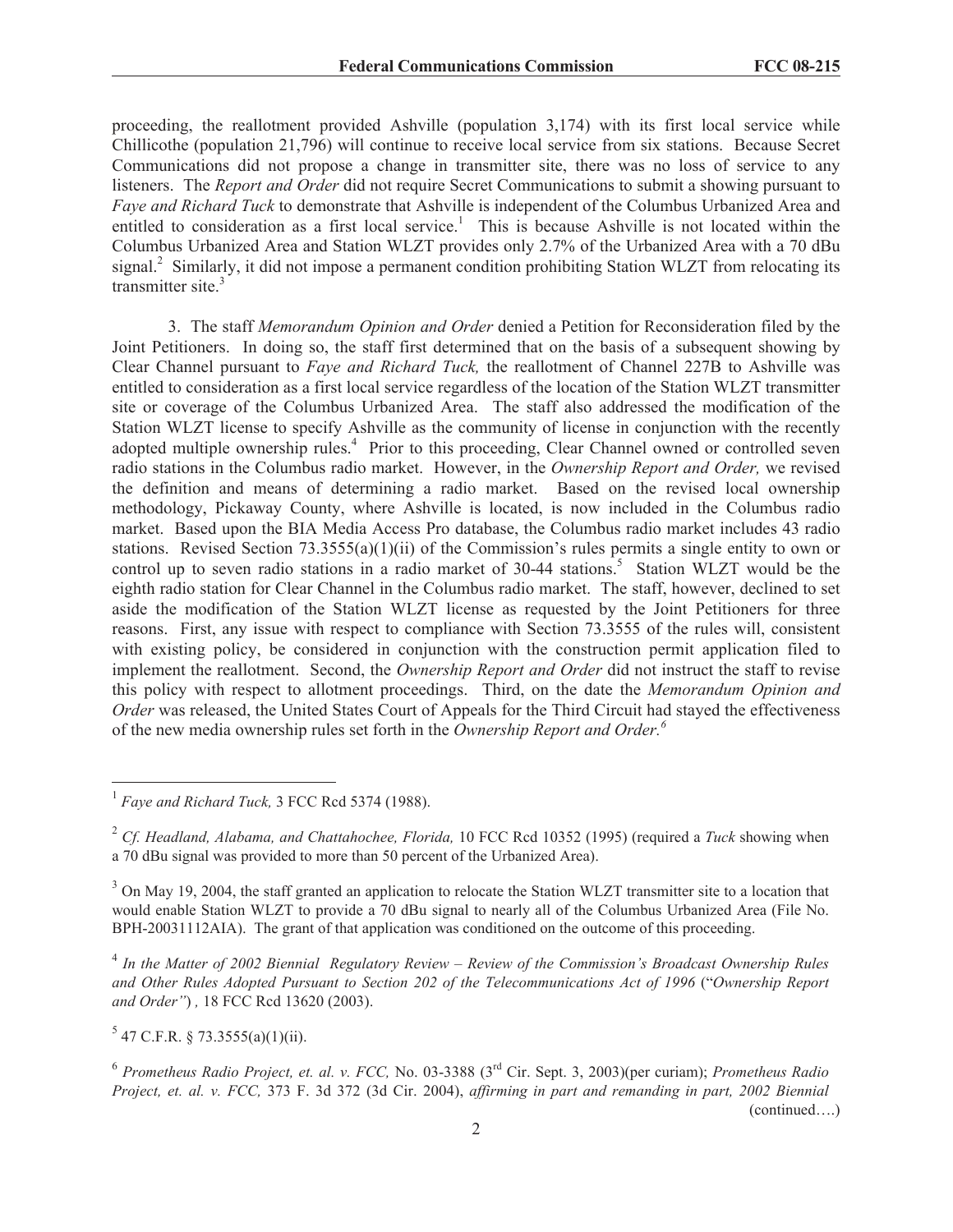4. In the Application for Review, the Joint Petitioners contend that the staff decision based upon a first local service to Ashville is a "regulatory mirage, a non-functional vestige of a different regulatory regimen abandoned by the Commission over the last two decades." The Joint Petitioners also argue that the staff action was inconsistent with the new multiple ownership rules. We will discuss each of these arguments.

## **III. DISCUSSION**

5. After review of the record in this proceeding, we concur with the staff determinations that Ashville is independent of the Columbus Urbanized Area and that the first local service allotted to Ashville in this proceeding represents a significant public interest benefit. We reject Joint Petitioners' argument that the Commission has "abandoned" the requirement that a licensee provide local service to its community of license.<sup>1</sup> While we no longer require a licensee to adhere to detailed ascertainment procedures, meet nonentertainment programming guidelines or maintain detailed programming logs, various Commission rules are designed to ensure that broadcast stations serve their licensed communities. Each licensee is expected to be responsive to the issues facing its community of license.<sup>2</sup> To this end, each licensee is required to list in its public inspection file the programs that have addressed the most significant community issues during the previous three months.<sup>3</sup> These lists are retained in the public inspection file until final action on the station's renewal application. This represents a significant and meaningful licensee requirement to serve its community of license. This also provides a tangible means for the local residents and the Commission staff in considering applications for renewal of station licenses, to determine whether the station is serving the local community.<sup>4</sup> Moreover, we require broadcast stations to maintain main studios in or near their communities of license and to assure adequate public access to each station. Finally, the Commission's technical rules require that each full service broadcast station place a city-grade signal over most or all of the community of license.

6. We also agree with the decision below to continue the established policy of not considering multiple ownership issues in conjunction with an allotment rulemaking proceeding.<sup>5</sup> The staff will continue to require applicants to demonstrate compliance with local ownership rules in construction permit applications to implement related allotment actions.<sup>6</sup>

(Continued from previous page)

*Regulatory Review, Report and Order and Notice of Proposed Rule Making, stay modified on rehearing,* No. 03- 3388 (3d Cir. Sept. 3, 2004).

<sup>1</sup> See, e.g., In the Matter of Broadcast Localism, 19 FCC Rcd 12425 (2004).

2 *See Deregulation of Radio,* 84 FCC 2d 968 (1981), *recon. granted in part,* 87 FCC 2d 796 (1981), *aff'd in relevant part, Office of Communication of United Church of Christ v FCC, 707 F. 2d 1413, 1435 (D.C. Cir. 1983).* 

 $3$  47 C.F.R. § 73.3526(e)(12).

 $4$  47 U.S.C. § 309(k).

<sup>5</sup> See Detroit Lakes and Barnesville, Minnesota, and Enderlin, North Dakota, 17 FCC Rcd 25055 (MMB 2002); *see also Letter from Peter H. Doyle, Acting Chief, Audio Services Division, to Paul A. Cuelski, Esq. et. al., File No. BAPH-20011101ABD (May 24, 2001).* 

<sup>6</sup> The Clear Channel application to implement this reallotment (File No. BPH-20031112AIA) was granted on May 19, 2004, and fully complied with the multiple ownership rules then in effect. Moreover, although the

(continued….)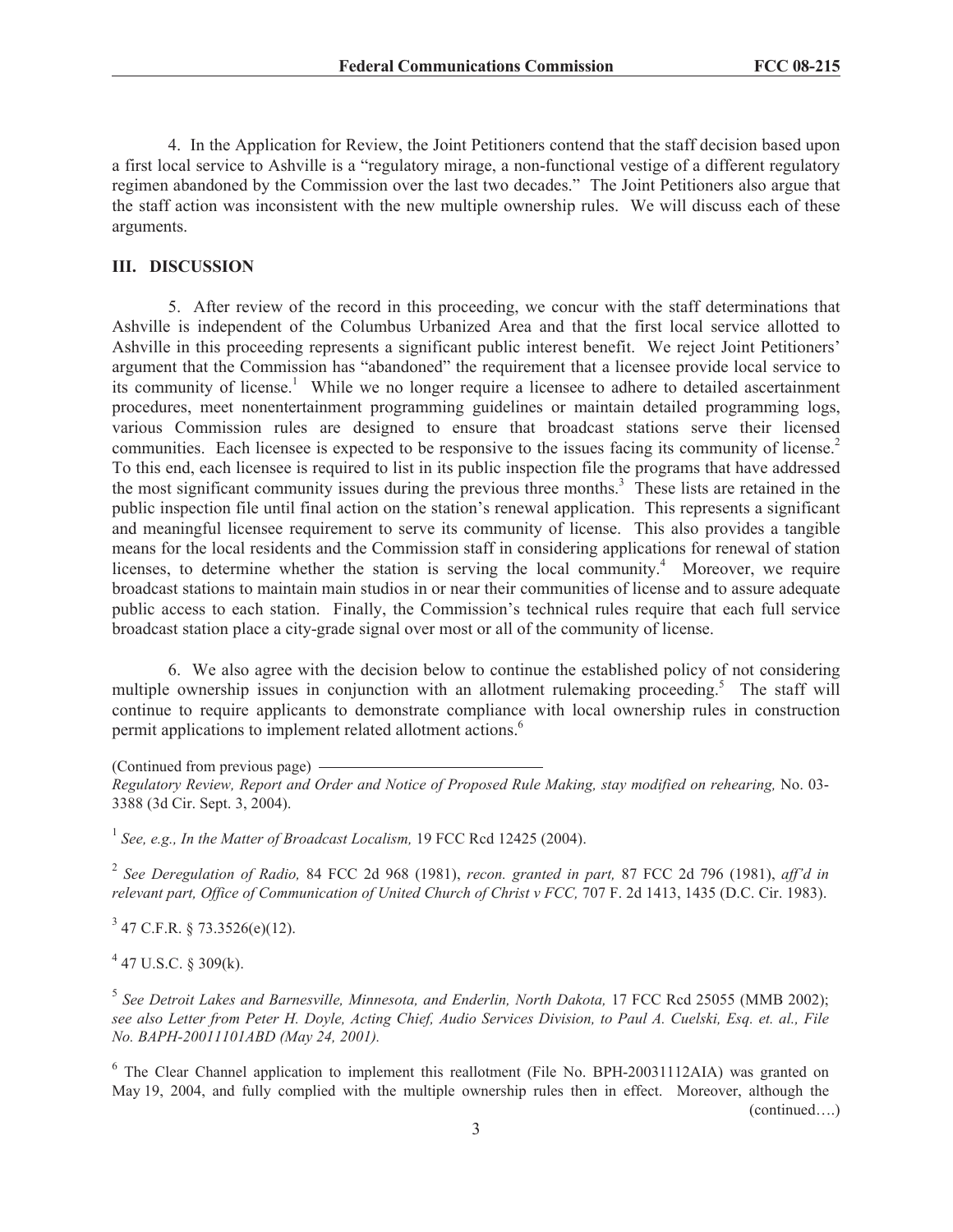### **IV. ORDERING CLAUSES**

7. Accordingly, IT IS ORDERED, That the aforementioned Application for Review filed by the Franklin Communications, Inc., North American Broadcasting Co., and WLCT Radio Incorporated IS DENIED.

8. IT IS FURTHER ORDERED, That this proceeding IS TERMINATED.

FEDERAL COMMUNICATIONS COMMISSION

Marlene H. Dortch Secretary

<sup>(</sup>Continued from previous page)

Commission adopted in mid-2003 a geographical-based methodology for stations in Arbitron-rated markets, it did not do so until after the staff had approved the reallotment and license modification in this case. We do not generally apply changes in ownership rules retroactively so as to require divestiture of existing combinations or to set aside the modification of a station's license as requested by the Joint Petitioners in this case. *See also FCC v. National Citizens Committee for Broadcasting,* 436 U.S. 775, 802-815 (upholding Commission decision to require divesture of newspaper/broadcast combinations only in "egregious" cases). Thus, examining the reallocation and license modification in this case under the contour-based methodology set forth in the local radio ownership rule in effect at the time of the staff decision, we confirm the staff's finding that the Clear Channel application to implement the reallotment of Channel 227B from Chillicothe to Ashville, Ohio, fully complied with the multiple ownership rules then in effect.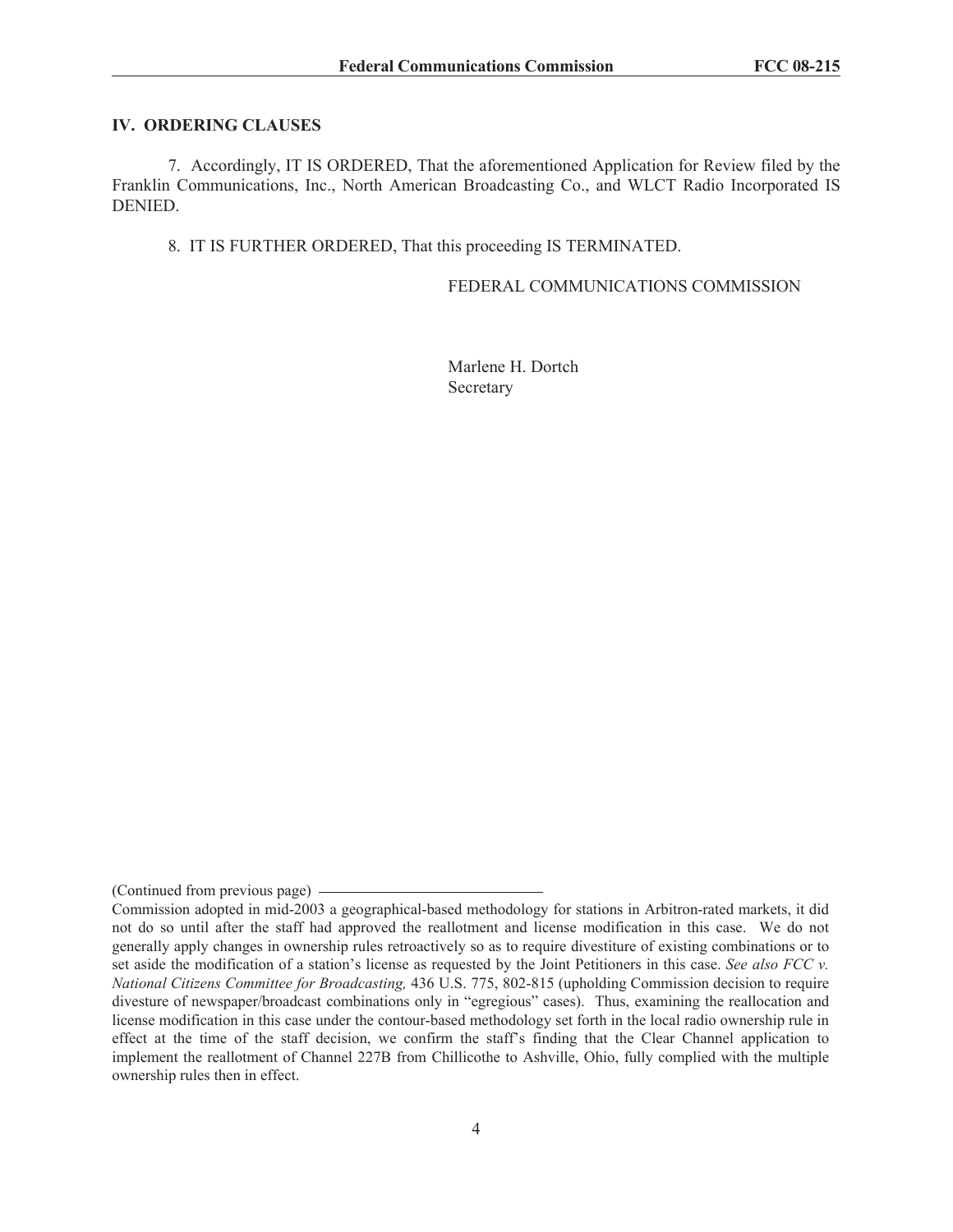### **DISSENTING STATEMENT OF COMMISSIONER MICHAEL J. COPPS**

Re: *Amendment of Section 73.202(b), Table of Allotments, FM Broadcast Stations (Chillicothe and Asheville, Ohio), MM Docket No. 99-322.*

I dissent for the reasons set forth at length in my earlier statements. *See, e.g., Table of Allotments for FM Stations in Evergreen, Alabama and Shalimar, Florida, released October 31, 2008*. The majority's application of the *Tuck* factors is so lax that it scarcely amounts to a test at all.

Here, for instance, the majority again affirms an astonishing staff finding that the fact that Asheville has *less than 1%* of the population of Columbus is not a sufficient disparity to justify an unfavorable finding under the "relative population" factor. Similarly, the majority affirms a staff finding that the work patterns of Asheville residents justifies a finding that it is an independent community, notwithstanding the fact that: (1) only 39 percent of Asheville residents work in the *county* in which Asheville is located; and (2) the average commute time of Asheville residents is 26 minutes and the village of Asheville is only about two miles long.

There are other infirmities in the analysis, but those alone would have sufficed to change the result and grant the Application for Review. I respectfully dissent. Given the deficiencies of the *Tuck*  standard and its application in particular cases, I am very pleased that my colleagues have agreed to examine our radio allotment and assignment criteria, including the *Tuck* standard, as part of the recently released Rural Radio Service Notice of Proposed Rulemaking.<sup>1</sup>

<sup>&</sup>lt;sup>1</sup> Policies to Promote Rural Radio Service and Streamline Allotment and Assignment Procedures, Notice of Proposed Rule Making, FCC 09-30, (*rel*. Apr. 20, 2009).